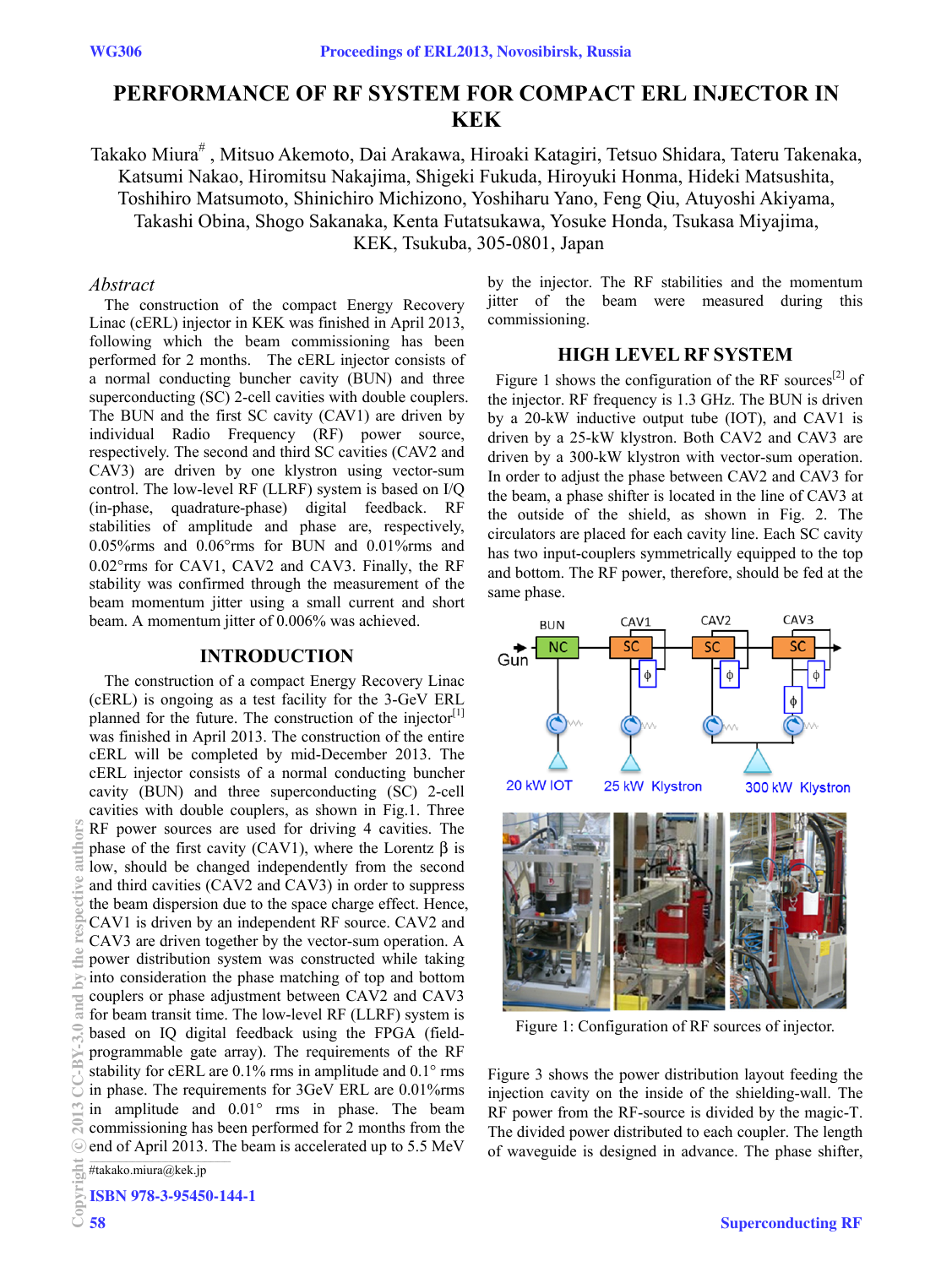placed at the bottom line, is adjusted to maximize the cavity field using a network analyzer.



Figure 2: Power distribution system of 300-kW klystron on the outside of the shielding-wall.



Figure 3: Power distribution layout to feed injection cavity on the inside of the shielding-wall.

## **LOW LEVEL RF SYSTEM**



Figure 4: LLRF control racks.

Figure 4 shows a photograph of the LLRF control racks. The master oscillator (MO) and local oscillator (LO) generation system are installed inside the thermostatic

chamber. The stability of the temperature inside the thermostatic chamber is 0.03°C.

Figure 5 shows a schematic of the low level RF (LLRF) digital feedback system<sup>[3]</sup>. The cavity pick-up signal of 1.3 GHz is down-converted to an intermediate frequency (IF) of 10 MHz. The IF is sampled at 80 MHz by a 16-bit ADC (LTC2208) using the μTCA digital feedback board $[4,5]$ . The calculation in FPGA (Virtex 5 FXT) is performed by 160 MHz clock for short latency. The sampled data are separated into I/Q components. The vector-sum calculation is performed after the correction of the amplitude and the phase for the I/Q. After the I/Q data are passed through the IIR digital low-pass filter, the feedback calculation for PI control is performed. The baseband signals of I/Q from DACs (AD9783) are fed to the IQ modulator. Finally, the amplified 1.3-GHz RF signal is fed to the cavity. The feedback board is prepared for each RF source, and named FB0, FB1, and FB2 (BUN:FB0, CAV1:FB1, Vector-sum:FB2).

The digital board for tuner control<sup>[6]</sup> is prepared for each cavity. The hard-ware of the tuner board is the same as that for the feedback board, but the logic of FPGA is different from each other. The pulses for the control of the stepping motor are the outputs from the digital I/O. The signal for piezo control is the output from DAC. For the commissioning, the tuner was controlled by slow piezofeedback through EPICS. Figure 6 shows a typical piezo control panel using CSS that displays information such as a DAC value, phase difference between input-RF and cavity-RF, and piezo voltage.



Figure 6: Piezo tuner control panel.

Copyright  $\odot$  2013 CC-BY-3.0 and by the respective authors Copyright © 2013 CC-BY-3.0 and by the respective authors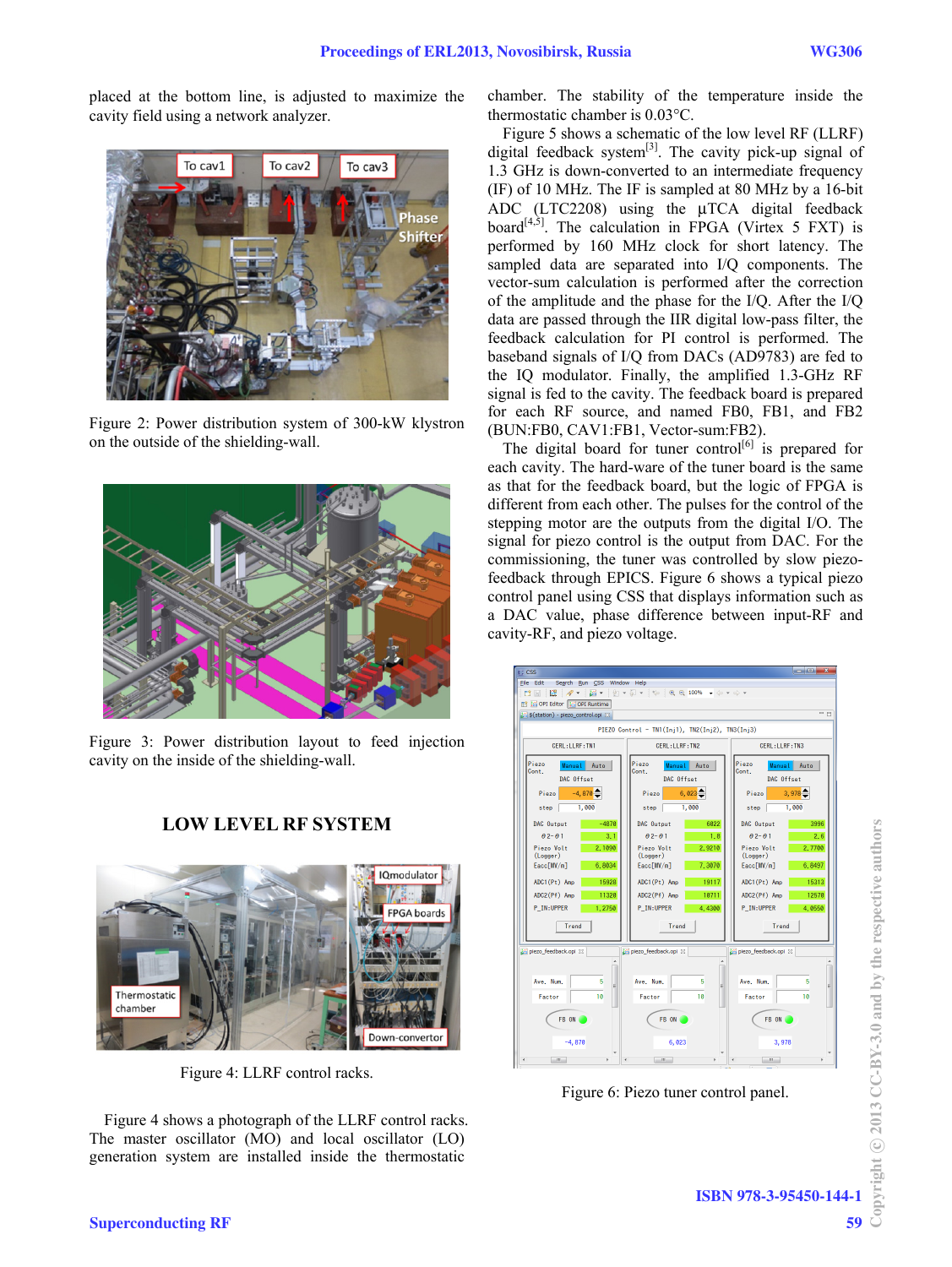

Figure 5: LLRF digital feedback system.

# **RF STABILITY**

RF operational parameters in this commissioning are shown in Table 1. The field SC cavity field was limited to 7 MV/m because of the heating of the higher-ordermode couplers. The optimal gain was determined through a feedback gain scan<sup>[7]</sup>. Figure 7 shows I/Q data, and Fig. 8 shows the amplitude and phase data of vectorsum in FB2. A ripple of 300 Hz was observed in the data shown in Fig. 8. The ripple is caused by the DC power supply of the 300-kW klystron. However, the ripple was suppressed by FB, and RF stabilities of amplitude and phase are, respectively, 0.05% rms and 0.06° rms for BUN, 0.01% rms and 0.02° rms for CAV1, and vectorsum (CAV2 and CAV3). All systems satisfied the required stability criteria.

Table 1: Typical parameters for this commissioning

|                  | BUN                 | CAV <sub>1</sub>  | CAV <sub>2</sub>   | CAV3                |
|------------------|---------------------|-------------------|--------------------|---------------------|
| Type             | NC.                 | SС                | SC.                | SC                  |
| $Q_{\rm L}$      | $1.125\times10^{4}$ | $1.2\times10^{6}$ | $5.78 \times 10^5$ | $4.8 \times 10^{5}$ |
| $\theta_{\rm b}$ | $-90^\circ$         | $0^{\circ}$       | $0^{\circ}$        | $0^{\circ}$         |
| Ec               |                     | 7 M V/m           | $7.4$ MV/m         | $6.7$ MV/m          |
| Vc               | 114 kV              | 1.6 MV            | 1.7 MV             | 1.55 MV             |



Figure 7: Waveforms for I (left) and Q (right) components in FB2 vector-sum control. Blue:CAV2, green:CAV3, red: vector-sum. (100 kS/s).



Figure 8: Amplitude and phase data in high-gain feedback for FB2 (vector-sum). (100 kS/s).

## **STABILITY OF BEAM MOMENTUM**

The stability of beam momentum was measured using a screen monitor located downstream of the bending magnet where the dispersion is 0.82 m. The resolution is 53.4 μm/pixel. The beam conditions were very small current and short bunch (5 Hz, 0.77 pC/bunch, bunch